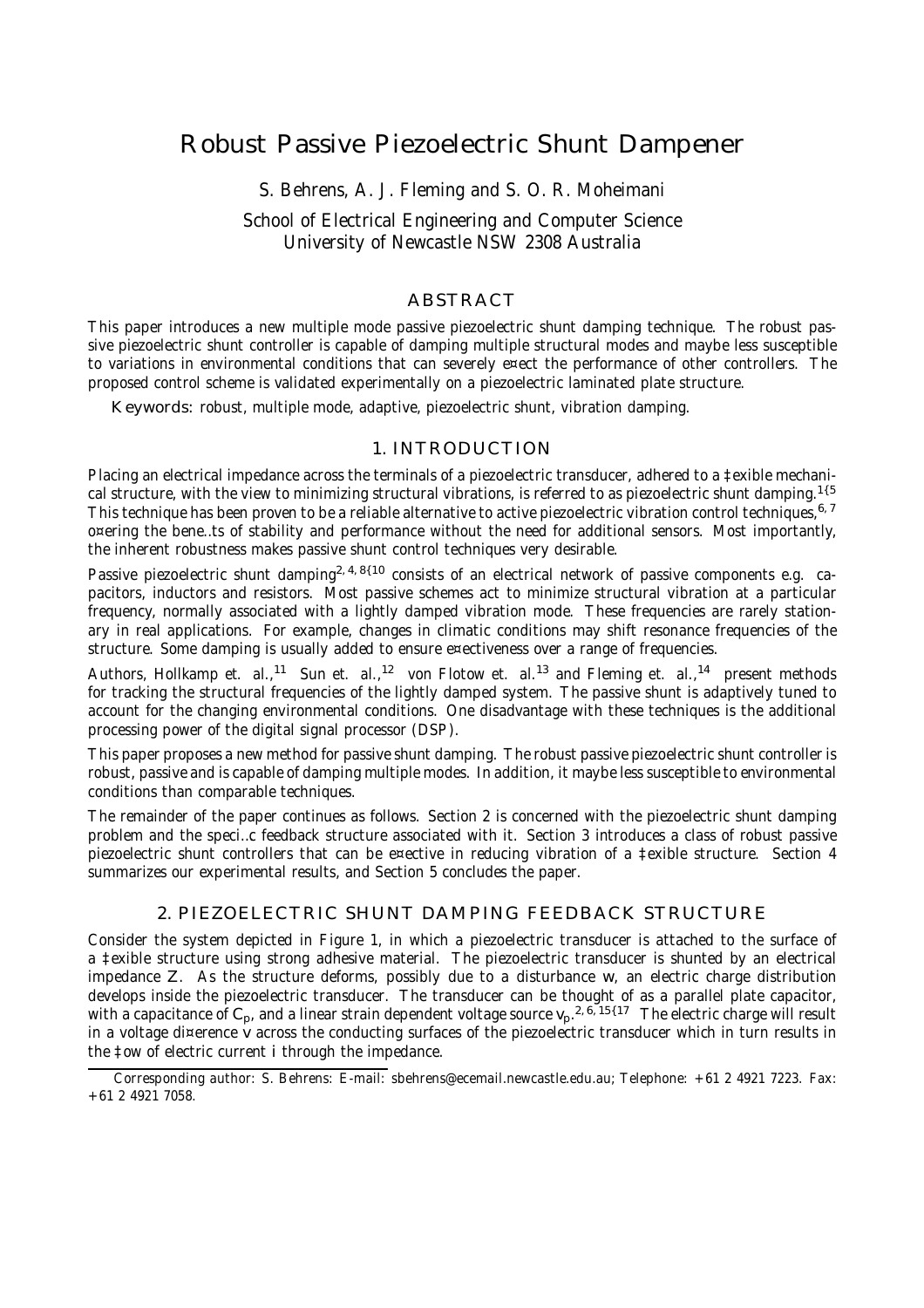In this section the piezoelectric shunt feedback structure is explained. For more details refer to.<sup>18</sup> According to Ohm's law,

$$
v(s) = i(s)Z(s): \tag{1}
$$

Furthermore, by writing Kirchho¤'s voltage law for the shunted transducer, as shown in Figure 1 (b), we obtain

$$
v(s) = v_p(s) \mathbin{\mathbf{i}} \frac{1}{C_p s} \mathbin{\mathbf{i}} \tag{2}
$$

Now, assuming that the structure is disturbed by a voltage  $v_{in}$ , which is applied to the actuating layer, as shown in Figure 1, and impedance is attached to piezoelectric terminals, then the overall linear relationship is

$$
v_p(s) = G_{vv}(s)v_{in}(s) \quad G_{vv}(s)v(s): \tag{3}
$$

 $G_{VV}(s)$  is the collocated dynamics between the open circuit shunting voltage,  $V(s)$  or  $V_p(s)$ , and the disturbance voltage  $v_{in}(s)$ . We can write the transfer function  $G_{vv}(s)$ , as

$$
G_{VV}(s) , \frac{V(s)}{V_{in}(s)} = \frac{X}{s^2 + 2^3 i! \, s + i \, i^2}; \tag{4}
$$

where <sup>3</sup><sub>i</sub> is the structural damping, !<sub>i</sub> is the resonant frequencies of the mechanical structure. Also, note that the gain  $f_i$  is dependent on the properties of the  $\ddagger$ exible structure and piezoelectric transducers.

By combining (1), (2) and (3), we obtain the following damped system

$$
\hat{G}_{vv}(s) , \frac{v_p(s)}{v_{in}(s)} = \frac{G_{vv}(s)}{1 + \frac{Z(s)C_p s}{Z(s)C_p s + 1} G_{vv}(s)}.
$$
(5)

From equation (5) the transfer function relating  $v_p(s)$  and  $v_{in}(s)$ , is the feedback connection of  $G_{vv}(s)$  with

$$
K(s) = \frac{Z(s)C_p s}{Z(s)C_p s + 1}.
$$
\n(6)

This is an interesting observation as it enables one to employ theoretical tools to analyze the dynamics of the shunted system. The feedback control problem associated with (5) is illustrated in Figure 2. Note the inner feedback structure loop which represents the e¤ective controller K(s) in (6). Observe that the purpose of the control system is to regulate  $v_p(s)$ , in the presence of a disturbance  $v_{in}(s)$ .

The above system is used mainly for laboratory experiments. For a more realistic environment, the disturbance acting on the ‡exible structure may have some type of spatial disturbance. For example, point force(s), moment(s) and pressure force(s), or a combination of the above disturbances. In this situation, equation (3) should be modi…ed to

$$
v_p(s) = G_{vv}(s)v_{in}(s) \, j \, G_{vw}(s)w(s); \tag{7}
$$

where G<sub>vw</sub>(s) is the undamped transfer function from the disturbance vector, w(s) to v<sub>p</sub>(s). In this case, the shunted dynamics (7) are modi…ed to

$$
\hat{G}_{vw}(s) , \frac{v_p(s)}{w(s)} = \frac{G_{vw}(s)}{1 + K(s)G_{vv}(s)};
$$
\n(8)

and

$$
G_{vw}(s) = \frac{\mathbf{X}}{s^2 + 2^3 \cdot 1 \cdot 1 \cdot 1} \cdot \frac{f_1^2}{s^2 + 2^3 \cdot 1 \cdot 1 \cdot 1 \cdot 1} \tag{9}
$$

where the gain  $\hat{\mathsf{f}}_i$  is dependent on the piezoelectric transducer, ‡exible structure and applied disturbance. Observe that the nature of the disturbance has changed, but the shunted system is still characterized by the feedback connection of  $G_{VV}(s)$  and  $K(s)$ . Therefore, the feedback system depicted in Figure 2 should be modi...ed to that shown in Figure 3.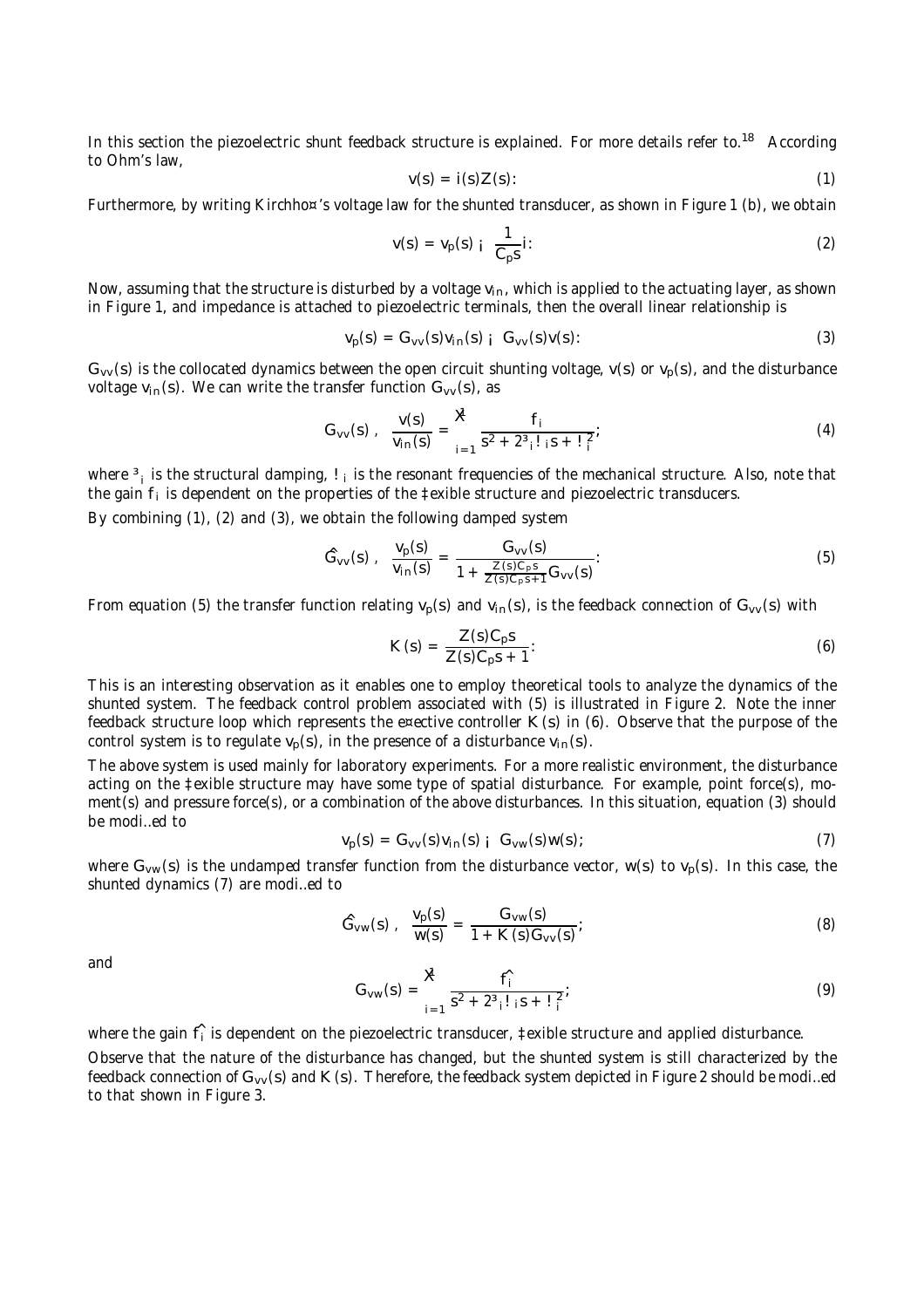

Figure 1. (a) Structure with collocated piezoelectric transducers, and (b) equivalent circuit schematic of the shunted system.



Figure 2: The feedback structure associated with shunt damping.



Figure 3: The feedback structure associated with the modi…ed shunt damping.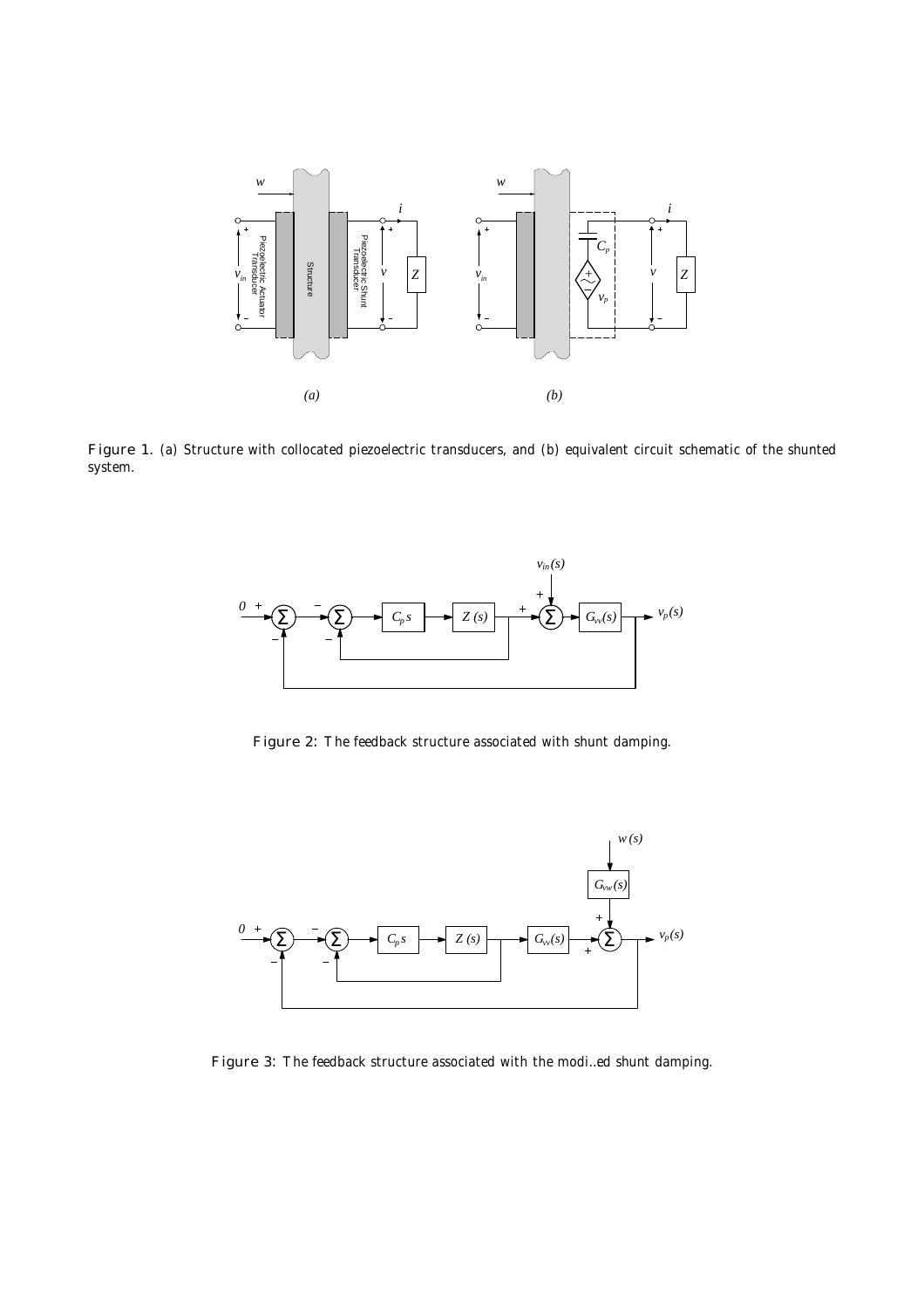#### 3. DEVELOPING ROBUST PASSIVE PIEZOELECTRIC SHUNT CONTROLLER

In the previous section, we demonstrated that piezoelectric shunt damping can be viewed as a feedback control problem of a speci…c structure. Using this underlying structure, we can design an impedance Z that moves the damped poles of the shunted system deeper into the left half plane, i.e. to add more damping.

Two e¤ective impedances for this purpose were developed by Moheimani et. al..<sup>18, 19</sup> They are

$$
Z_{1}(s) = \frac{1 - \sum_{i=1}^{n} \frac{\mathbb{P}_{N}}{s^{2} + 2\hat{d}_{i}r_{i}s + r_{i}^{2}}}{C_{p}s - \sum_{i=1}^{n} \frac{\mathbb{P}_{N}}{s^{2} + 2\hat{d}_{i}r_{i}s + r_{i}^{2}}} = \frac{P_{N}}{C_{p}} \frac{s}{P_{N}} + 2\hat{d}_{i}r_{i} + \frac{N}{1-1;is} \frac{s^{2} + 2\hat{d}_{i}r_{i}s + r_{i}^{2}}{s^{2} + 2\hat{d}_{i}r_{i}s + r_{i}^{2}}
$$
(10)

$$
Z_{2}(s) = \frac{1 - \sum_{i=1}^{N} \frac{\mathfrak{D}_{i}(2\hat{d}_{i}F_{i}s + r_{i}^{2})}{s^{2} + 2\hat{d}_{i}F_{i}s + r_{i}^{2}}}{C_{p}s - \sum_{i=1}^{N} \frac{\mathfrak{D}_{i}(2\hat{d}_{i}F_{i}s + r_{i}^{2})}{s^{2} + 2\hat{d}_{i}F_{i}s + r_{i}^{2}}} = \frac{P_{N}}{C_{p}} \frac{\mathfrak{D}_{i}(\mathfrak{D}_{i}s) + N_{i-1}^{3} \mathfrak{D}_{i}}{2\hat{d}_{i}F_{i}s + r_{i}^{2} + N_{i-1}^{2} \mathfrak{D}_{i}}}{C_{p}} = \frac{3}{C_{p}} \frac{\mathfrak{D}_{i}(\mathfrak{D}_{i}s) + N_{i-1}^{2} \mathfrak{D}_{i}}{2\hat{d}_{i}F_{i}s + r_{i}^{2} + N_{i-1}^{2} \mathfrak{D}_{i}} \qquad (11)
$$

where  $\Gamma_i$  is the speci…ed frequencies and the damping parameter  $\hat{\mathsf{d}}_i$ , must satisfy  $\hat{\mathsf{d}}_i>0$  for i = 1; 2; 3; :::; N. Also, for passivity the following condition must be satis…ed

$$
\mathbf{X} \quad \mathbf{P}_i = 1 \text{ and } \mathbf{P}_i > 0: \tag{12}
$$

An immediate choice for is  $\mathcal{P}_i = \frac{1}{N}$  for  $i = 1, 2, 3, \ldots, N$ .

It is straightforward to verify that for the impedances  $Z_1(s)$  and  $Z_2(s)$ , the e¤ective controllers K(s) in equation (6) will be<sup>18, 19</sup>

$$
K_1(s) = \frac{\mathbf{X}^{\mathsf{d}}}{s^2 + 2\hat{d}_i \hat{r}_i s + \hat{r}_i^2},
$$
\n(13)

and

$$
K_2(s) = \sum_{i=1}^{\infty} \frac{\Phi_i s^2}{s^2 + 2\hat{d}_i! \hat{r}_i s + \hat{r}_i^2}.
$$
 (14)

Normally for the proposed impedances, (10) and (11), the frequencies  $\mathbf{r}_i$  are equal to the structural resonance frequencies ! ¡, i.e., ! ¡ = ! °¡. For the proposed robust passive piezoelectric shunt controller, additional controllers are placed above and below  $I_{i}$ . That is,

$$
I_{i} = fI_{i;j} M_{i} \cdots I_{i;j} 2I_{i;j} I_{i;j} N_{i;j} N_{i;j} N_{i;j} \cdots N_{i;M} g \qquad i^2 f1 \text{iff} Ng
$$

where  $P_{i;0}$  is equivalent to the speci...c frequencies, i.e.  $I_i = P_{i;0}$ , assuming that

$$
\tilde{\Gamma}_{i;j}\, \, \mathsf{m}\, <\, \mathsf{iii}\, <\, \tilde{\Gamma}_{i;j}\, \, 2\, <\, \tilde{\Gamma}_{i;j}\, \, 1\, <\, \tilde{\Gamma}_{i;0}\, <\, \tilde{\Gamma}_{i;1}\, <\, \tilde{\Gamma}_{i;2}\, <\, \mathsf{iii}\, <\, \tilde{\Gamma}_{i;M}\qquad \ \, i^{2}f1\, \mathfrak{U}\, \mathfrak{U}\, \mathsf{N} \, \mathsf{g};
$$

and

 $\mathbb{P}_{1:x}$  < ::: <  $\mathbb{P}_{i:x_N}$   $x_1$ ; :::;  $x_N$  <sup>2</sup>f<sub>i</sub> M  $\mathfrak{td} \mathfrak{d}$  Mg:

Therefore, the new damping vector is described as

$$
d_i = f \hat{d}_{i;j~M}(\ldots; \hat{d}_{i;j~2}; \hat{d}_{i;j~1}; \hat{d}_{i;0}; \hat{d}_{i;1}; \hat{d}_{i;2}; \ldots; \hat{d}_{i;M}g \qquad i^2f1\mathfrak{etcN}g;
$$

and

$$
f\hat{d}_{i;j~M}^{\cdot},\ldots;\hat{d}_{i;j-2}^{\cdot};\hat{d}_{i;j-1}^{\cdot};\hat{d}_{i;0}^{\cdot};\hat{d}_{i;1}^{\cdot};\hat{d}_{i;2}^{\cdot};\ldots;\hat{d}_{i;M}^{\cdot}g>0 \qquad \text{if the } Ng\text{:}
$$

The two new impedances have the following structures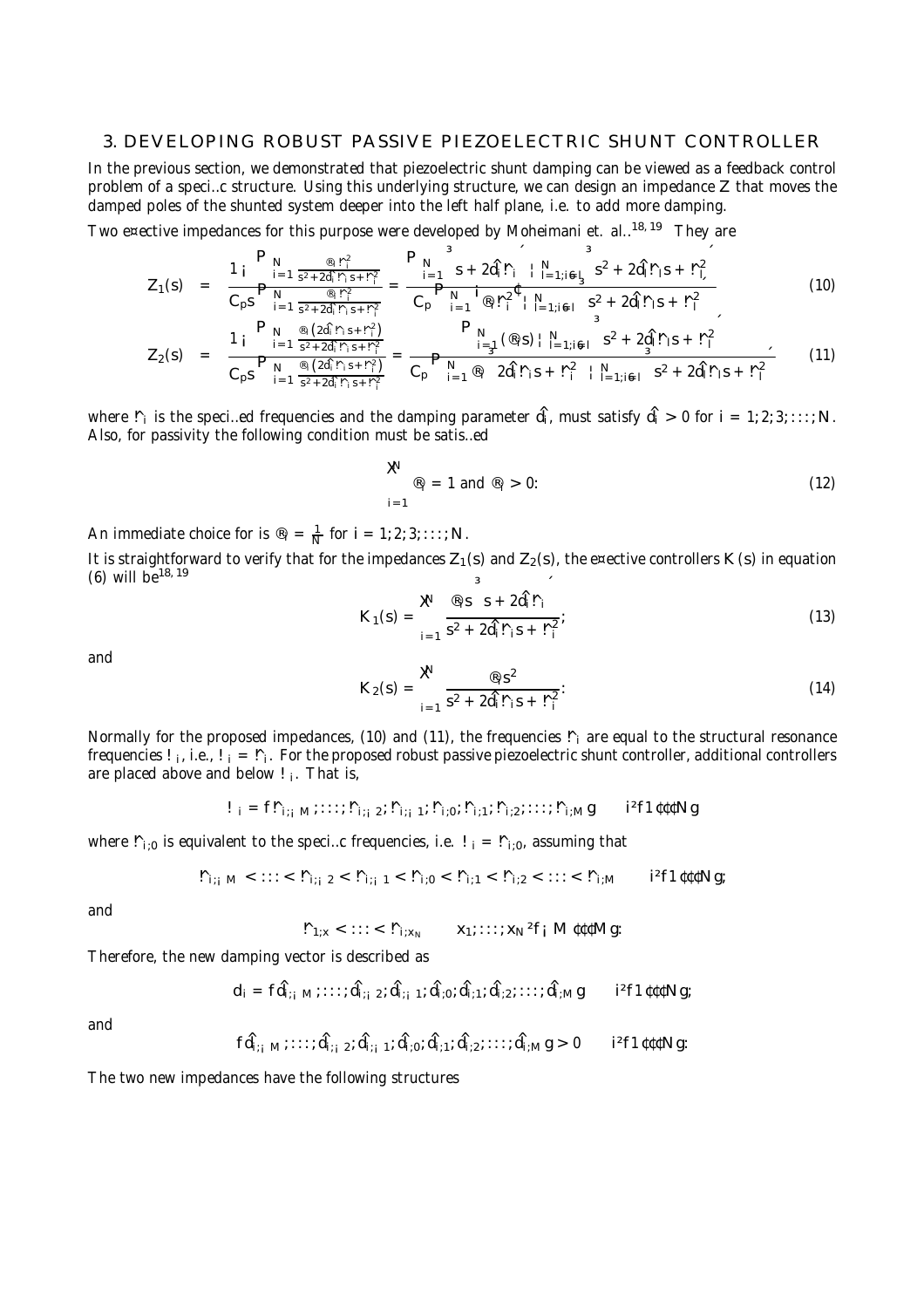$$
Z_1(s) = \frac{1 \, i \, P_N}{C_p s} \frac{P_N}{\prod_{i=1}^N \, \mathcal{O}_1};\tag{15}
$$

$$
\textbf{C}_1 = \textbf{C} \textbf{X}^1 \frac{\textbf{C}_{i;j} \, r_{i;j}^2}{s^2 + 2 \hat{d}_{i;j} \, r_{i;j} \, s + r_{i;j}^2} + \frac{\textbf{C}_{i;0} r_{i;0}^2}{s^2 + 2 \hat{d}_{i;0} r_{i;0} s + r_{i;0}^2} + \textbf{X} \frac{\textbf{C}_{i;j} \, r_{i;j}^2}{s^2 + 2 \hat{d}_{i;j} \, r_{i;j} \, s + r_{i;j}^2} \textbf{A}_j
$$

and

 $\circ$ <sub>2</sub> =

$$
Z_{2}(s) = \frac{1}{C_{p}s} \frac{\Gamma_{N}^{1} \mathcal{Q}_{2}}{\Gamma_{i=1}^{N} \mathcal{Q}_{2}};
$$
\n
$$
\mathcal{Q} \times I \xrightarrow{\mathcal{Q}_{i;j}} 2\hat{d}_{i;j} \Gamma_{i;j} s + \Gamma_{i;j}^{2} \xrightarrow{\mathcal{Q}_{i;j}} \frac{1}{s^{2} + 2\hat{d}_{i;j} \Gamma_{i;j} s + \Gamma_{i;j}^{2}} + \frac{\mathcal{Q}_{i;0}^{1} 2\hat{d}_{i;0} \Gamma_{i;0} s + \Gamma_{i;0}^{2}}{s^{2} + 2\hat{d}_{i;0} \Gamma_{i;0} s + \Gamma_{i;0}^{2}} + \frac{\mathcal{Q}_{i;j}}{s^{2} + 2\hat{d}_{i;j} \Gamma_{i;j} s + \Gamma_{i;j}^{2}} \mathbf{A};
$$
\n(16)

where the modi…ed condition  $\bigcap_{i=1}^{n} \bigcap_{j=i}^{n} M^{(0)}_{j:j} = 1$  and  $^{(0)}_{i:j} > 0$ , must be satis…ed by both equations (15) and  $(16).$ 

It can be observed that the proposed robust passive piezoelectric shunt controller has the order 2M +1 for each  $i<sup>th</sup>$  mode. The overall impedance/controller order is N(2M + 1). The e¤ective controllers, K<sub>1</sub>(s) or K<sub>2</sub>(s), are equivalent to

$$
K_{1}(s) = \begin{array}{c} \mathbf{X}^{1} \oplus \mathbf{X}^{1} \oplus \mathbf{X}^{1} \oplus \mathbf{X}^{1} \oplus \mathbf{X}^{1} \oplus \mathbf{X}^{1} \oplus \mathbf{X}^{1} \oplus \mathbf{X}^{1} \oplus \mathbf{X}^{1} \oplus \mathbf{X}^{1} \oplus \mathbf{X}^{1} \oplus \mathbf{X}^{1} \oplus \mathbf{X}^{1} \oplus \mathbf{X}^{1} \oplus \mathbf{X}^{1} \oplus \mathbf{X}^{1} \oplus \mathbf{X}^{1} \oplus \mathbf{X}^{1} \oplus \mathbf{X}^{1} \oplus \mathbf{X}^{1} \oplus \mathbf{X}^{1} \oplus \mathbf{X}^{1} \oplus \mathbf{X}^{1} \oplus \mathbf{X}^{1} \oplus \mathbf{X}^{1} \oplus \mathbf{X}^{1} \oplus \mathbf{X}^{1} \oplus \mathbf{X}^{1} \oplus \mathbf{X}^{1} \oplus \mathbf{X}^{1} \oplus \mathbf{X}^{1} \oplus \mathbf{X}^{1} \oplus \mathbf{X}^{1} \oplus \mathbf{X}^{1} \oplus \mathbf{X}^{1} \oplus \mathbf{X}^{1} \oplus \mathbf{X}^{1} \oplus \mathbf{X}^{1} \oplus \mathbf{X}^{1} \oplus \mathbf{X}^{1} \oplus \mathbf{X}^{1} \oplus \mathbf{X}^{1} \oplus \mathbf{X}^{1} \oplus \mathbf{X}^{1} \oplus \mathbf{X}^{1} \oplus \mathbf{X}^{1} \oplus \mathbf{X}^{1} \oplus \mathbf{X}^{1} \oplus \mathbf{X}^{1} \oplus \mathbf{X}^{1} \oplus \mathbf{X}^{1} \oplus \mathbf{X}^{1} \oplus \mathbf{X}^{1} \oplus \mathbf{X}^{1} \oplus \mathbf{X}^{1} \oplus \mathbf{X}^{1} \oplus \mathbf{X}^{1} \oplus \mathbf{X}^{1} \oplus \mathbf{X}^{1} \oplus \mathbf{X}^{1} \oplus \mathbf{X}^{1} \oplus \mathbf{X}^{1} \oplus \
$$



Figure 4: Piezoelectric laminated plate structure.

#### 4. EXPERIMENTAL VALIDATION

The proposed robust passive piezoelectric shunt controller was validated experimentally on a piezoelectric laminated plate structure. A photograph of the structure is shown in Figure 4. Two PIC151 piezoelectric patches are bonded collocated to the aluminum structure using a strong adhesive material. One piezoelectric patch will be used as an actuator (which is visible in Figure 4) to generate a disturbance and the other (which is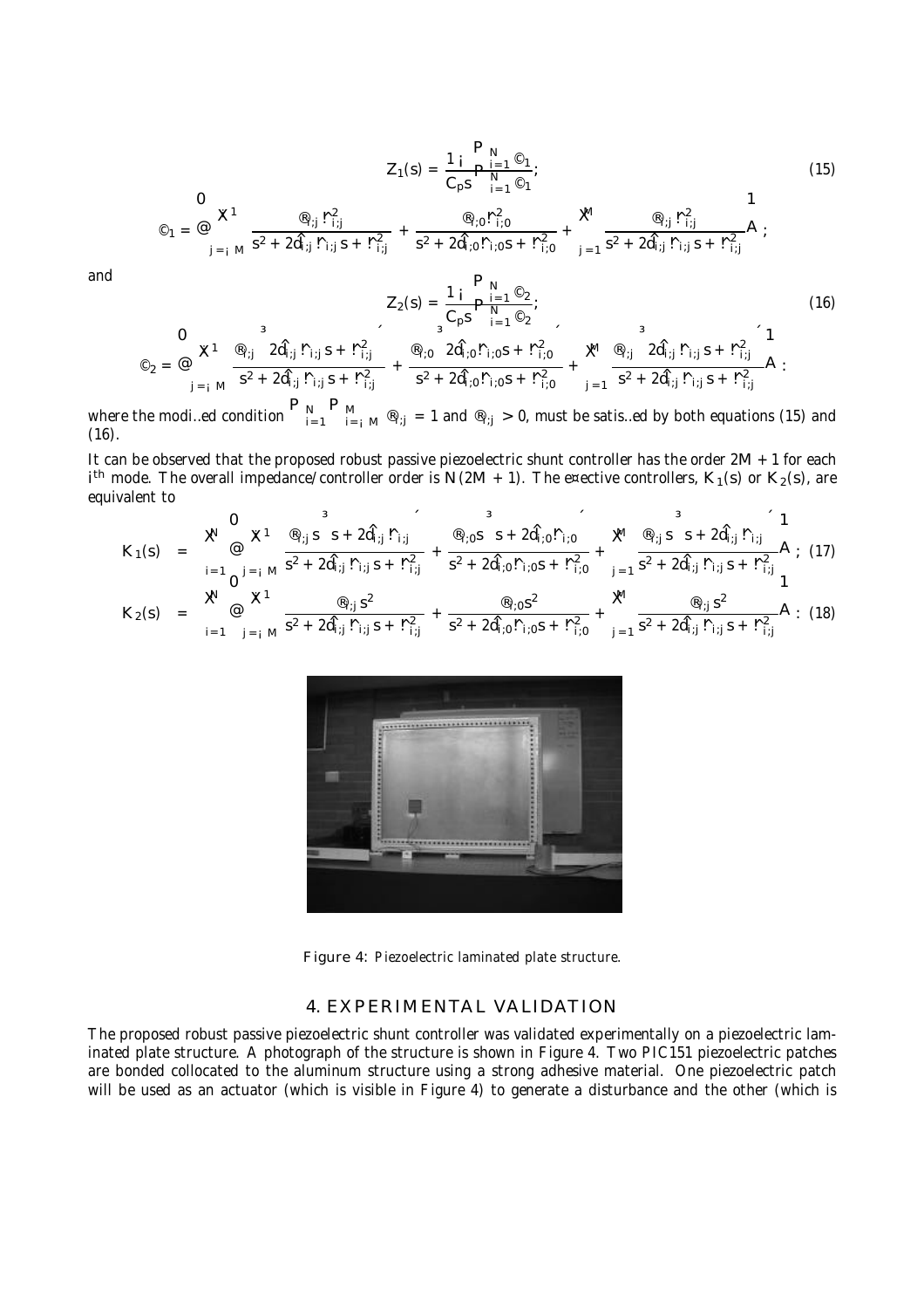not visible) as a shunting layer. The measured capacitance of the piezoelectric shunting layer, C<sub>p</sub>, is equal to 67:9nF. For a detailed description of the apparatus, the reader is referred to Behrens et. al..<sup>20</sup>

The …rst step in the analysis involves procuring a model for the transfer function  $G_{vv}(s)$ . This allows us to simulate the e¤ect of an attached piezoelectric shunt on the transfer function from the applied actuator voltages  $v_{in}(s)$ , to the generated piezoelectric shunt layer voltages  $v_p(s)$ . These variables are internal and cannot be measured directly whilst an impedance is attached to the shunting layer. We will also consider the transfer function from the applied actuator voltages  $v_{in}(s)$ , to the structural de‡ection at a point d(s). In our case, we have one input and two outputs, a SIMO system,

$$
\begin{array}{c}\nV_p(s) \\
d(s)\n\end{array} = G(s)v_{in}(s); \tag{19}
$$

.

where G(j!) 2  $C^{2E1}$  is the open loop plant transfer function matrix, i.e.  $G(s)$  =  $G_{VV}(s)$  $G_{dv}(s)$  $\ddot{\phantom{0}}$ 

System identi…cation can be employed to procure a composite structural-piezoelectric model directly from experimental data. In this paper we employ the algorithm of Van Overschee and De Moor,<sup>21</sup> a continuous time frequency domain subspace method". The magnitude frequency response of G(j!) is plotted in Figure 5. 340 frequency samples from 0 to 300 Hz were used to identify a 6 state model for G(s): The magnitude frequency response of the model is overlaid on the experimental data in Figure 5.

Using a Polytec laser scanning vibrometer (PSV-300) and a Hewlett Packard spectrum analyzer (35670A), the frequency responses for  $G_{vv}(s)$  and  $G_{dv}(s)$  were obtained. Using the mentioned system identi…cation technique, a valid model for the …rst 6 modes is identi…ed, the frequency response of which is shown in Figure 5. The structural frequencies for the structure are  $!_1 = 44:85$  Hz,  $!_2 = 83:68$  Hz,  $!_3 = 118:4$  Hz,  $!_4 = 161:6$  Hz,  $!$  <sub>5</sub> = 167:6 Hz and  $!$  <sub>6</sub> = 237:2 Hz.



Figure 5. Frequency response (a)  $jG_{vv}(s)j$  and (b)  $jG_{dv}(s)j$ , for the piezoelectric laminated plate bounded structure. Experimental data ( $(t \, t)$  and model obtained using subspace based system identi…cation  $(-)$ .

<sup>&</sup>lt;sup>"</sup>A Matlab implementation of this algorithm is freely available by contacting the corresponding author or by visiting http://rumi.newcastle.edu.au.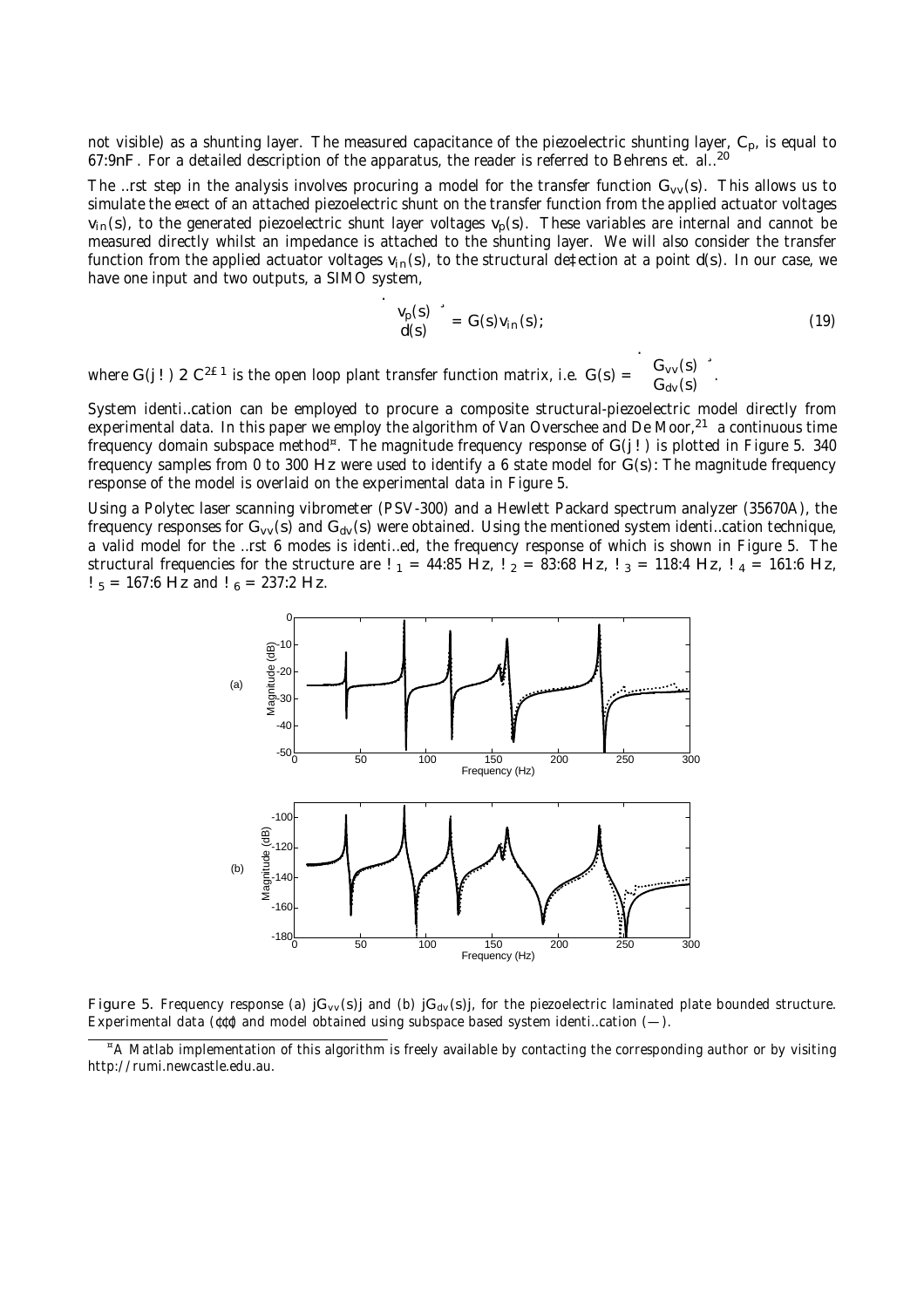The following two subsections consider both a single mode and multiple mode robust shunt controller. Simulations are carried out for both cases. Each is then veri…ed experimentally on the piezoelectric laminated plate.

#### 4.1. Single Mode Robust Shunt Controller

For the single mode case, we will consider damping the second mode of the piezoelectric laminated plate structure. In Figure 6 (a), we apply a single mode controller to !  $_2$ , or alternatively  $\frac{R}{2;0}$ , as described in Moheimani et.al..<sup>18</sup> Next, two additional controllers are applied to the side lobes  $P_{2;1,1}$  and  $P_{2;1}$ , as shown in Figures 6 (b) and (c). The impedance required to damp the second mode, is

$$
Z_1(s) = \frac{1 i^{-2}}{C_p s^{-2}};
$$
 (20)

where

$$
r_2 = \frac{\mathbf{e}_{2;1} + \mathbf{e}_{2;1}}{s^2 + 2\hat{d}_{2;1} + \mathbf{e}_{2;1} + \mathbf{e}_{2;1}} + \frac{\mathbf{e}_{2;0} + \mathbf{e}_{2;0}}{s^2 + 2\hat{d}_{2;0} + \mathbf{e}_{2;0}} + \frac{\mathbf{e}_{2;1} + \mathbf{e}_{2;1}}{s^2 + 2\hat{d}_{2;1} + \mathbf{e}_{2;1}}.
$$

Note, that  $\mathcal{B}_{2;1} = \mathcal{B}_{2;0} = \mathcal{B}_{2;1} = \frac{1}{3}$  and the chosen circuit parameters are tabulated in Table 1.

In order to achieve good performance, appropriate values for the damping parameters  $\hat{d}_{2;1}$  ,  $\hat{d}_{2;0}$  and  $\hat{d}_{2;1}$  need to be determined. The following optimization problem for the damped system could be solved:

$$
D^{\pi} = \arg\min_{D>0} \stackrel{\circ}{\circ} \mathring{G}_{dv}(s) \stackrel{\circ}{\circ}_{2}^{0}
$$
 (21)

where  $D^{\pi} = f \hat{d}_{2;j-1}; \hat{d}_{2;0}; \hat{d}_{2;1}$ g. The above optimization problem minimizes the H<sub>2</sub> norm of the damped transfer function from input disturbance voltage  $v_{in}(s)$ , to the displacement at a point on the structure d(s). The optimization problem was solved for a number of initial guesses, and a solution was found;  $\hat{d}_{2;_{i}=1} = 0:0110$ ,  $\hat{d}_{2:0} = 0:0101$  and  $\hat{d}_{2:1} = 0:0098$ .

Simulated results for the  $jG_{dv}(s)j$  and  $-G_{dv}(s)$  show that the peak amplitude has been considerably reduced, as shown in Figure 6 (c).

| <b>Parameters</b> | Sim.<br>Value | Exp.<br>Value | Parameters | Sim.<br>Value | Exp.<br>Value |
|-------------------|---------------|---------------|------------|---------------|---------------|
| $\Gamma$ 2; 1     | $82:28$ Hz    | $82:92$ Hz    | $a_{2:i}$  | 0:0110        | 0:0150        |
| $\frac{1}{20}$    | $83:68$ Hz    | $83:58$ Hz    | $a_{2:0}$  | 0:0101        | 0:00564       |
| `2∶1              | $85:21$ Hz    | 85:51 Hz      | $q_{2:1}$  | 0:0098        | 0:00245       |

Table 1: Single mode circuit parameters for the plate bounded structure.

To validate the proposed multiple mode robust shunt controller, the above impedance (20) and parameters listed in Table 1, is applied to the plate structure using the synthetic impedance.<sup>22, 23</sup> When ...ne-tuning the proposed impedance parameters, it was found to be very sensitive, making the tuning process very time consuming.

From Figure 7, we can conclude that the proposed single mode robust shunt controller experimentally agrees with simulated results.

Aside, it should be noted that the proposed robust shunt controller could be immune to variations in structural dynamics. This contrasts to previous passive shunt techniques,<sup>2,8{10</sup> which are generally sensitive to variations in the structural frequencies. This was veri…ed by shifting the simulated resonance frequencies §1 Hz from their original values. Simulated results in Figure 8, employing the impedance (20), show that the performance of the system is not severely deteriorated by perturbing the resonance frequencies.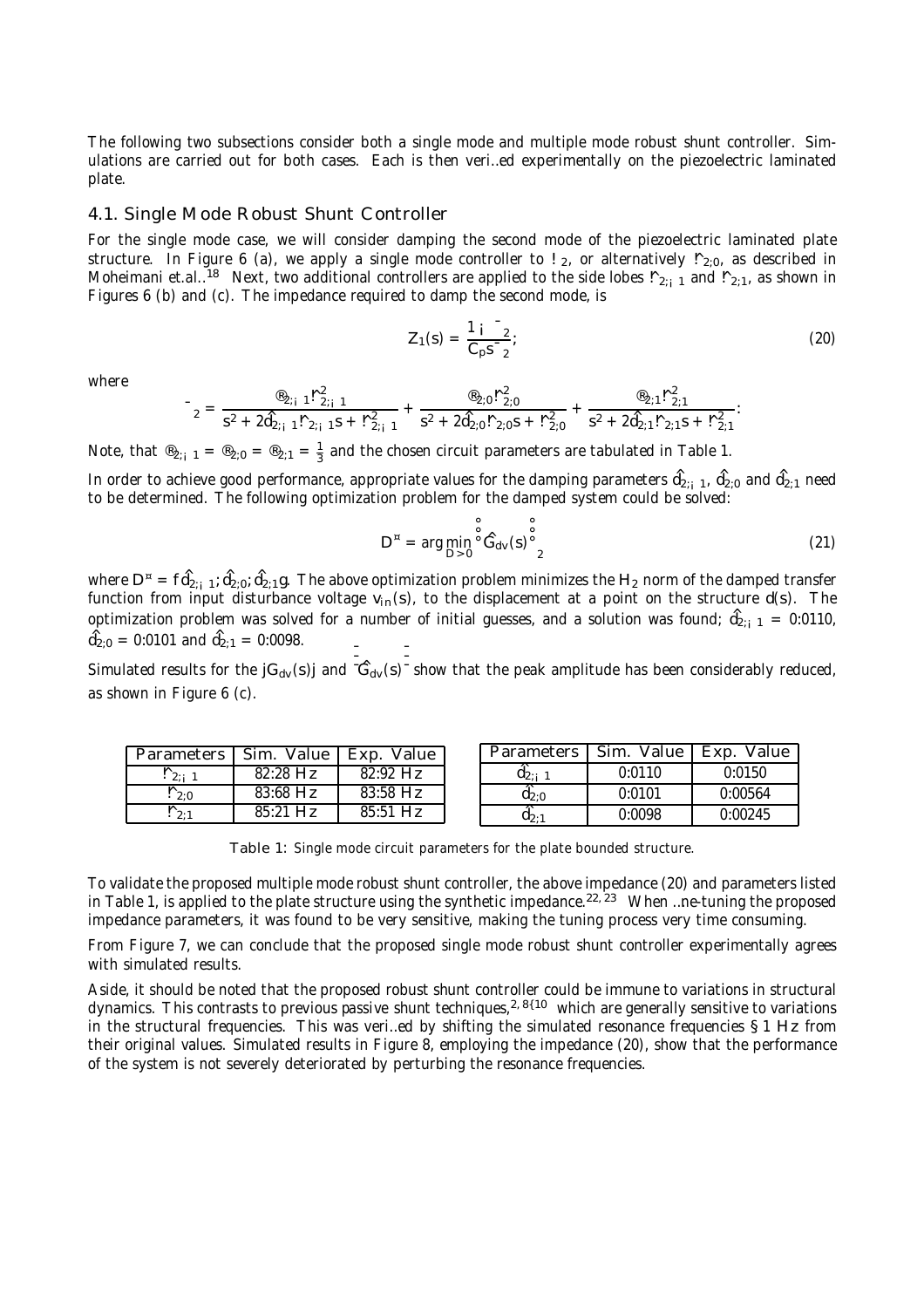

Figure 6. Simulated undamped  $jG_{dv}(s)j$  ( $\epsilon \epsilon$ ) and damped response  $G_{dv}(s)$  (-). Sub. gure (a) original single mode controller applied to  $P_{2;0}$ , (b) second controller is applied to  $P_{2;1}$  and (c) third controller is applied to  $P_{2;1}$ .



Figure-7. Sub...gure (a) simulated results, and (b) experimental results. Undamped  $jG_{dv}(s)j$  ( $(t\ell)$ ) and damped response  $-\tilde{G}_{\text{dv}}(s) - (-).$ 

#### 4.2. Multiple Mode Robust Shunt Controller

For the multiple mode case, we will consider damping the 2<sup>nd</sup> and 3<sup>rd</sup> structural modes, i.e. !  $_2$  = 83:68 Hz and !  $_3$  = 118:4 Hz. Using the same procedure as suggested in Section 4.1, we will apply three additional controllers to the 3<sup>rd</sup> mode. That is, we require the following impedance:

$$
Z_1(s) = \frac{1}{C_p s^{-23}};
$$
 (22)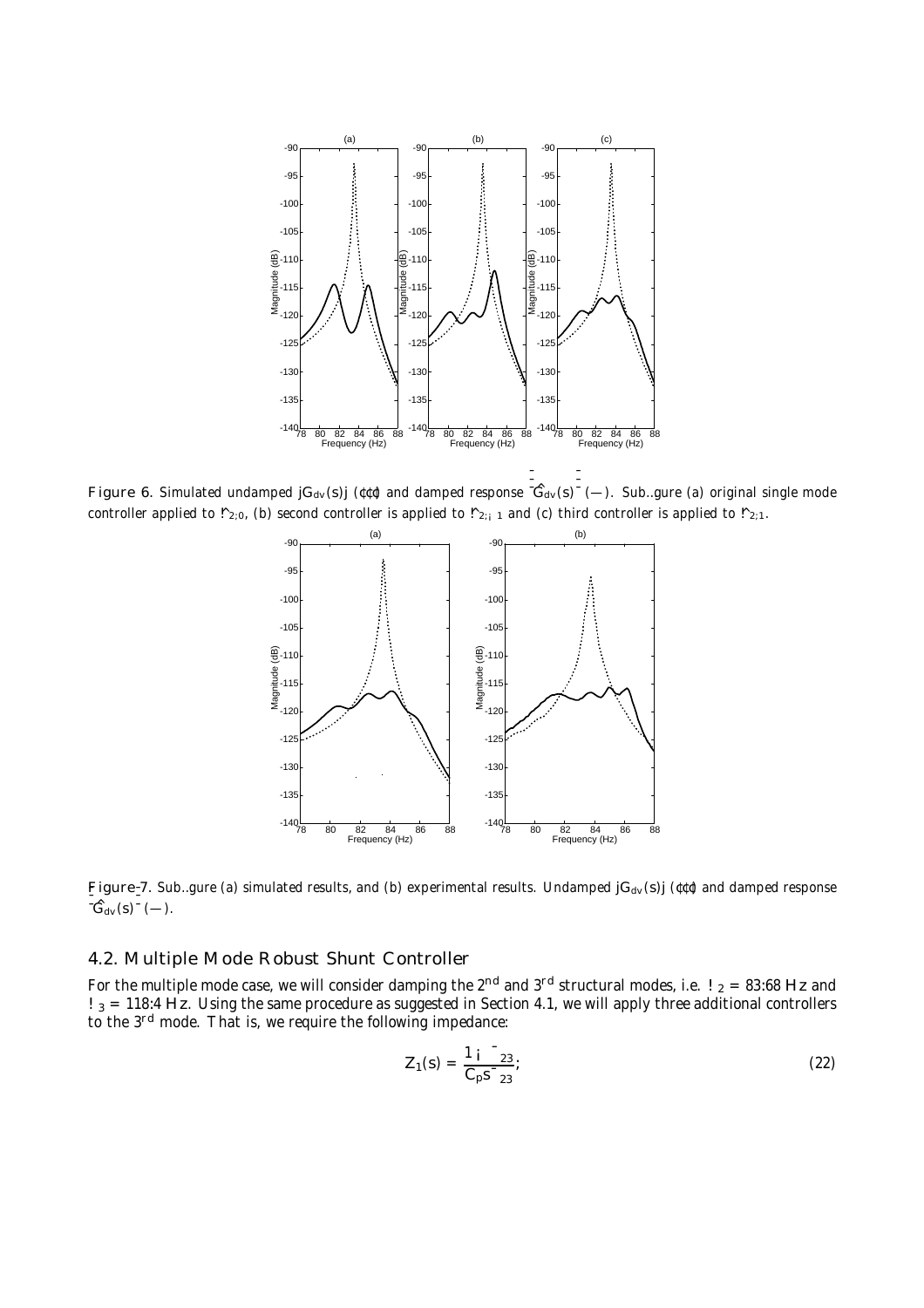

Figure 8. Simulated response: (a) original system, (b) poles moved  $\frac{1}{1}$  Hz from the original system, and (c) poles moved +1 Hz from the original system. Undamped system  $iG_{ww}(s)$  ( $(i\ell\ell)$ , original single mode controller as described in Moheimani et.al.<sup>18</sup> (- - -) and proposed robust shunt controller  $(-)$ .

where

$$
r_{23} = \frac{\mathfrak{B}_{2;1} + \mathfrak{D}_{2;1}}{s^2 + 2\mathfrak{A}_{2;1} + \mathfrak{D}_{2;1} + \mathfrak{D}_{2;1}} + \frac{\mathfrak{B}_{2;0} + \mathfrak{D}_{2;0}}{s^2 + 2\mathfrak{A}_{2;0} + \mathfrak{D}_{2;1}} + \frac{\mathfrak{B}_{2;1} + \mathfrak{D}_{2;1}}{s^2 + 2\mathfrak{A}_{2;1} + \mathfrak{D}_{2;1}} + \mathfrak{U}_{2;1} + \mathfrak{U}_{2;2} + \mathfrak{U}_{2;3} + \mathfrak{D}_{2;4} + \mathfrak{U}_{2;4} + \mathfrak{U}_{2;5} + \mathfrak{U}_{2;6} + \mathfrak{U}_{2;6} + \mathfrak{U}_{2;7} + \mathfrak{U}_{2;7} + \mathfrak{U}_{2;7} + \mathfrak{U}_{2;7} + \mathfrak{U}_{2;7} + \mathfrak{U}_{2;7} + \mathfrak{U}_{2;7} + \mathfrak{U}_{2;7} + \mathfrak{U}_{2;7} + \mathfrak{U}_{2;7} + \mathfrak{U}_{2;7} + \mathfrak{U}_{2;7} + \mathfrak{U}_{2;7} + \mathfrak{U}_{2;7} + \mathfrak{U}_{2;7} + \mathfrak{U}_{2;7} + \mathfrak{U}_{2;7} + \mathfrak{U}_{2;7} + \mathfrak{U}_{2;7} + \mathfrak{U}_{2;7} + \mathfrak{U}_{2;7} + \mathfrak{U}_{2;7} + \mathfrak{U}_{2;7} + \mathfrak{U}_{2;7} + \mathfrak{U}_{2;7} + \mathfrak{U}_{2;7} + \mathfrak{U}_{2;7} + \mathfrak{U}_{2;7} + \mathfrak{U}_{2;7} + \mathfrak{U}_{2;7} + \mathfrak{U}_{2;7} + \mathfrak{U}_{2;7} + \mathfrak{U}_{2;7} + \mathfrak{U}_{2;7} + \mathfrak{U}_{2;7} + \mathfrak{U}_{2;7} + \mathfrak{U}_{2;7} + \mathfrak{U}_{2;7} + \mathfrak{U}_{2;7} + \mathfrak{U}_{2;
$$

Note th

| Parameters             | Sim. Value           | Exp. Value (Hz)       |
|------------------------|----------------------|-----------------------|
| $\frac{\dot{r}}{2i}$ 1 | $\overline{82:2}$ Hz | $81:95$ Hz            |
| $\frac{1}{2}$ ,0       | $83:4$ Hz            | $\overline{83:}27$ Hz |
| $\mathbf{r}_{2:1}$     | $84:6$ Hz            | 84:09 Hz              |
| $\mathbf{r}_{3;i}$ 1   | $117:0$ Hz           | $116:12$ Hz           |
| $\mathsf{r}_{3:0}$     | $118:4$ Hz           | 118:03 Hz             |
| $\mathsf{r}_{3:1}$     | $119:6$ Hz           | $119:55$ Hz           |
|                        |                      |                       |

| Parameters         | Sim. Value | Exp. Value |
|--------------------|------------|------------|
| u <sub>2∶i</sub> 1 | 0:0091     | 0:00458    |
| $\mathbf{d}_{2:0}$ | 0:0084     | 0:00374    |
| $\mathbf{d}_{2:1}$ | 0:0079     | 0:00123    |
| $a_{3;i}$ 1        | 0:0074     | 0:00515    |
| $\hat{d}_{3:0}$    | 0:0069     | 0:00864    |
| 1่า?∙1             | 0:0062     | 0:00451    |

Table 2: Multiple mode circuit parameters for the plate bounded structure.

Simulated results for the multiple mode robust shunt controller, undamped  $jG_{dv}(s)j$  and damped  $-\hat{G}_{dv}(s)$ response, show that the structural amplitude has been considerably reduced, as shown in Figure 9. For our case, three individual controllers were applied to the 2<sup>nd</sup> and 3<sup>rd</sup> modes. It should also be noted that more then three additional controllers can be applied to each individual mode.

Using the synthetic impedance<sup>22, 23</sup> and the circuit parameters listed in Table 2, the impedance (22) is applied experimentally to the plate structure. From Figure 10 an amplitude reduction of approximately 16 dB for the 2<sup>nd</sup> and 3<sup>rd</sup> modes is observed.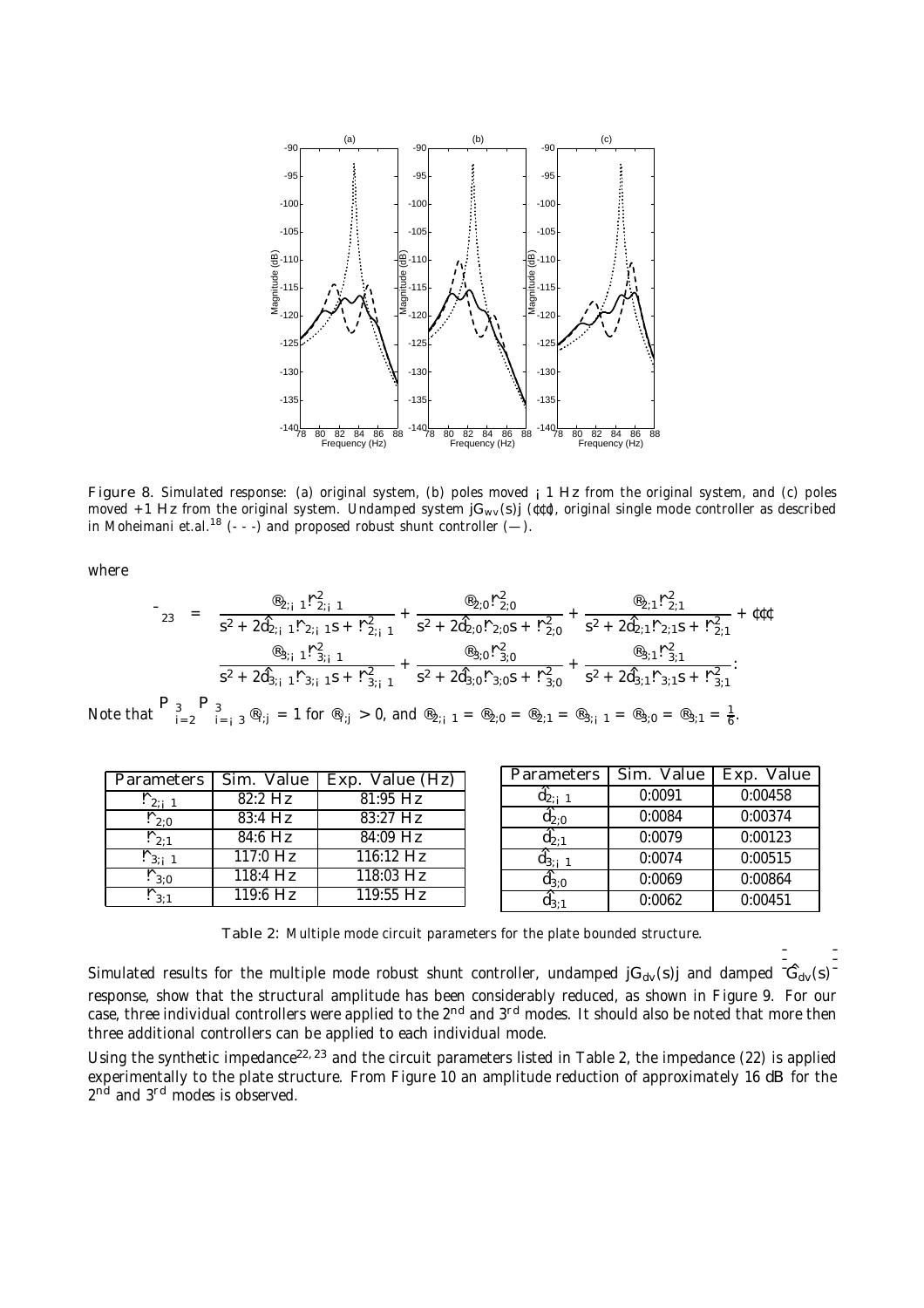From simulated and experimental results, we can conclude that the proposed multiple mode robust shunt controller is an e¤ective method for shunt damping.



Figure 9. Simulated multiple mode robust shunt damping. Undamped  $jG_{dv}(s)j$  ( $\ell\ell\ell$ ) and damped  $\overline{G}_{dv}(s)$   $\overline{G}_{dv}(s)$   $\rightarrow$  response.



Figure 10. Experimental multiple mode robust shunt damping. Undamped jG<sub>dv</sub>(s)j (¢¢¢) and damped  $\left[\hat{G}_{dv}(s)-\right]$ <br>response response.

### 5. CONCLUSION

The robust piezoelectric shunt controller has been introduced as an alternate method of reducing structural vibrations. The e¤ect of the robust piezoelectric shunt controller was studied theoretically and experimentally on a piezoelectric laminated plate structure. While achieving comparable performance to other passive control schemes, the proposed robust shunt controller has a number of advantages; it is robust, passive and can damp multiple modes. Preliminary results show that the proposed technique maybe less susceptible to environmental conditions than comparable techniques. Overall, the proposed technique is an e¤ective method for damping structural modes but was considered to be experimentally time consuming.

#### 6. ACKNOWLEDGMENTS

This research was supported by the Centre for Integrated Dynamics and Control (CIDAC) and the Australian Research Council (ARC).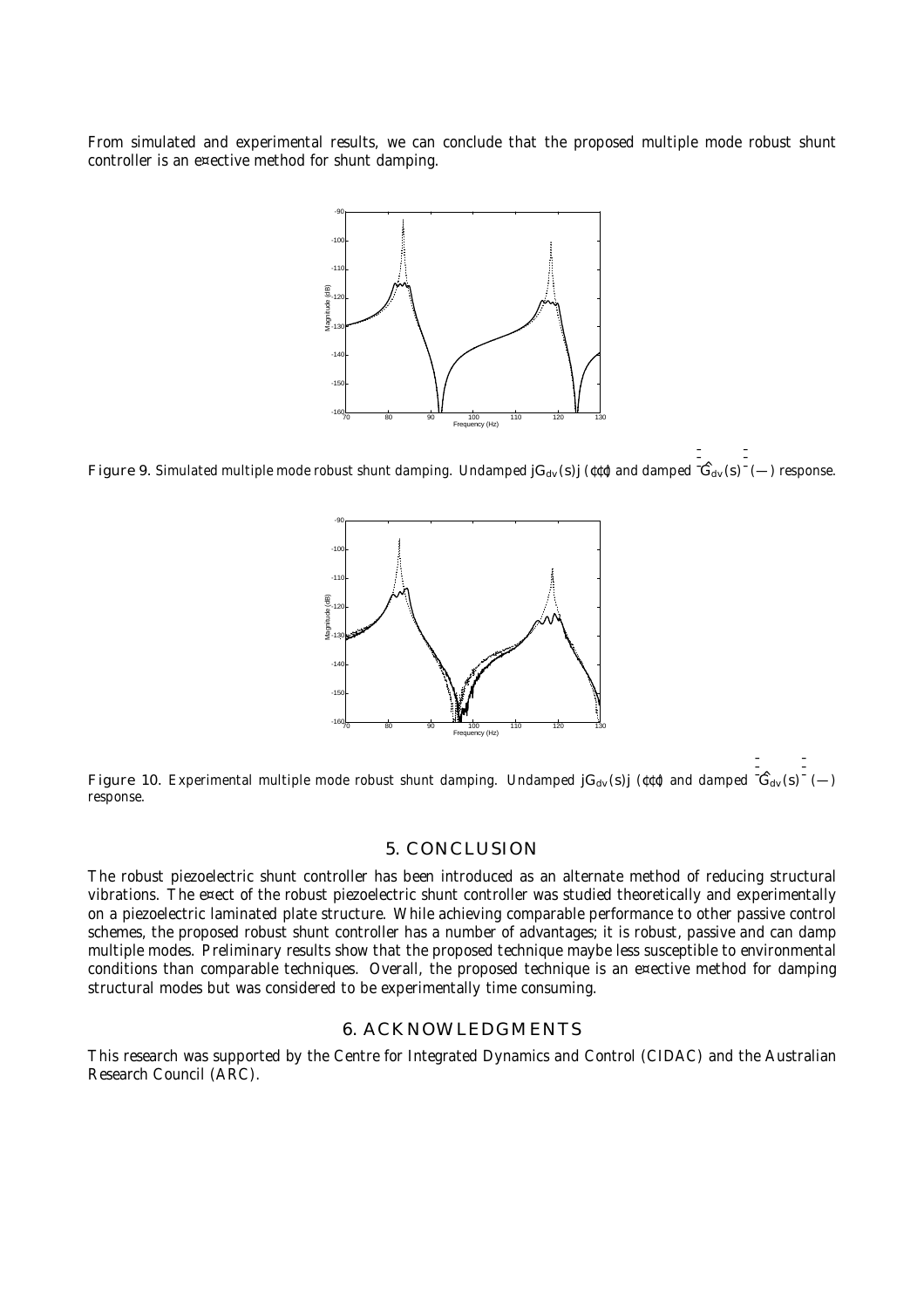#### REFERENCES

- 1. R. L. Forward, "Electronic damping of vibrations in optical structures," Applied Optics 18, pp. 690–697, March 1979.
- 2. N. W. Hagood and A. Von Flotow, "Damping of structural vibrations with piezoelectric materials and passive electrical networks," Journal of Sound and Vibration 146(2), pp. 243–268, 1991.
- 3. D. L. Edberg, A. S. Bicos, C. M. Fuller, J. J. Tracy, and J. S. Fechter, "Theoretical and experimental studies of a truss incorporating active members," Journal of Intelligent Materials Systems and Structures 3, pp. 333–347, 1992.
- 4. S. Behrens and S. O. R. Moheimani, "Current ‡owing multiple mode piezoelectric shunt dampener," in Proc. SPIE Smart Materials and Structures, Paper No. 4697-24, pp. 217–226, (San Diego, CA), March 2002.
- 5. S. Behrens, S. O. R. Moheimani, and A. J. Fleming, "Multiple mode current ‡owing passive piezoelectric shunt controller," Accepted for Publication in: Journal of Sound and Vibration , 2002.
- 6. C. R. Fuller, S. J. Elliott, and P. A. Nelson, Active Control of Vibration, Academic Press, 1996.
- 7. G. S. Agnes, "Active/passive piezoelectric vibration suppression," in Proc. SPIE Smart Structures and Materials, Passive Damping, SPIE Vol. 2193, pp. 24–34, (San Diego, CA), May 1994.
- 8. N. W. Hagood and E. F. Crawley, "Experimental investigation of passive enhancement of damping for space structures," Journal of Guidance, Control and Dynamics 14(6), pp. 1100–1109, 1991.
- 9. S. Y. Wu, "Piezoelectric shunts with parallel R-L circuit for structural damping and vibration control," in Proc. SPIE Smart Structures and Materials, Passive Damping and Isolation, SPIE Vol.2720, pp. 259–269, March 1996.
- 10. S. Y. Wu, "Method for multiple mode shunt damping of structural vibration using a single PZT transducer," in Proc. SPIE Smart Structures and Materials, Smart Structures and Intelligent Systems, SPIE Vol.3327, pp. 159–168, (Huntington Beach, CA), March 1998.
- 11. J. J. Hollkamp and T. F. Starchville, "A self-tuning piezoelectric vibration absorber," in Proc. 35th AIAA/ASME/ASCE/AHS/ACS Structures, Structural Dynamics and Materials Conference, Paper 94- 1790, (Hilton Head, NC), 1994.
- 12. J. Q. Sun, M. R. Jolly, and M. A. Norris, "Passive adaptive and active tuned vibration absorbers a survey.," Trans. ASME Combined Anniversary Issue J. Mech. Design and J. Vibration Acoustics 117(B), pp. 234–242, 1995.
- 13. A. v. Flotow, A. Beard, and D. Bailey, "Adaptive tuned vibration absorbers: Tuning laws, tracking agility, sizing and physical implementations," in Proc. Noise-Con '94, 1994.
- 14. A. J. Fleming and S. O. R. Moheimani, "Adaptive piezoelectric shunt damping," IOP Smart Materials and Structures 12, pp. 36–48, January 2003.
- 15. S. Behrens, "Passive and semi-active vibration control of piezoelectric laminates," Master's thesis, University of Newcastle, Australia, April 2001.
- 16. J. J. Dosch, D. J. Inman, and E. Garcia, "A self-sensing piezoelectric actuator for collocated control," Journal of Intelligent Material Systems and Structures 3, pp. 166–185, January 1992.
- 17. B. Ja¤e, W. R. Cook, and H. Ja¤e, Piezoelectric Ceramics, Academic Press, 1971.
- 18. S. O. R. Moheimani, A. J. Fleming, and S. Behrens, "On the feedback structure of wideband piezoelectric shunt damping systems," IOP Smart Materials and Structures 12, pp. 49–56, January 2003.
- 19. S. Moheimani and S. Behrens, "Multi-mode piezoelectric shunt damping with a highly resonant impedance," in Proc. IEEE International Conference on Control Applications, pp. 1132 –1137, (Glasgow, Scotland), September 2002.
- 20. S. Behrens, A. J. Fleming, and S. O. R. Moheimani, "A broadband controller for shunt piezoelectric damping of structural vibration," IOP Smart Materials and Structures 12, pp. 18–28, January 2003.
- 21. P. Van Overschee and B. De Moor, "Continuous-time frequency domain subspace system identi…cation," Signal Processing 52, pp. 179–194, 1996.
- 22. A. J. Fleming, S. Behrens, and S. O. R. Moheimani, "Synthetic impedance for implementation of piezoelectric shunt-damping circuits," Electronics Letters 36, pp. 1525–1526, August 2000.